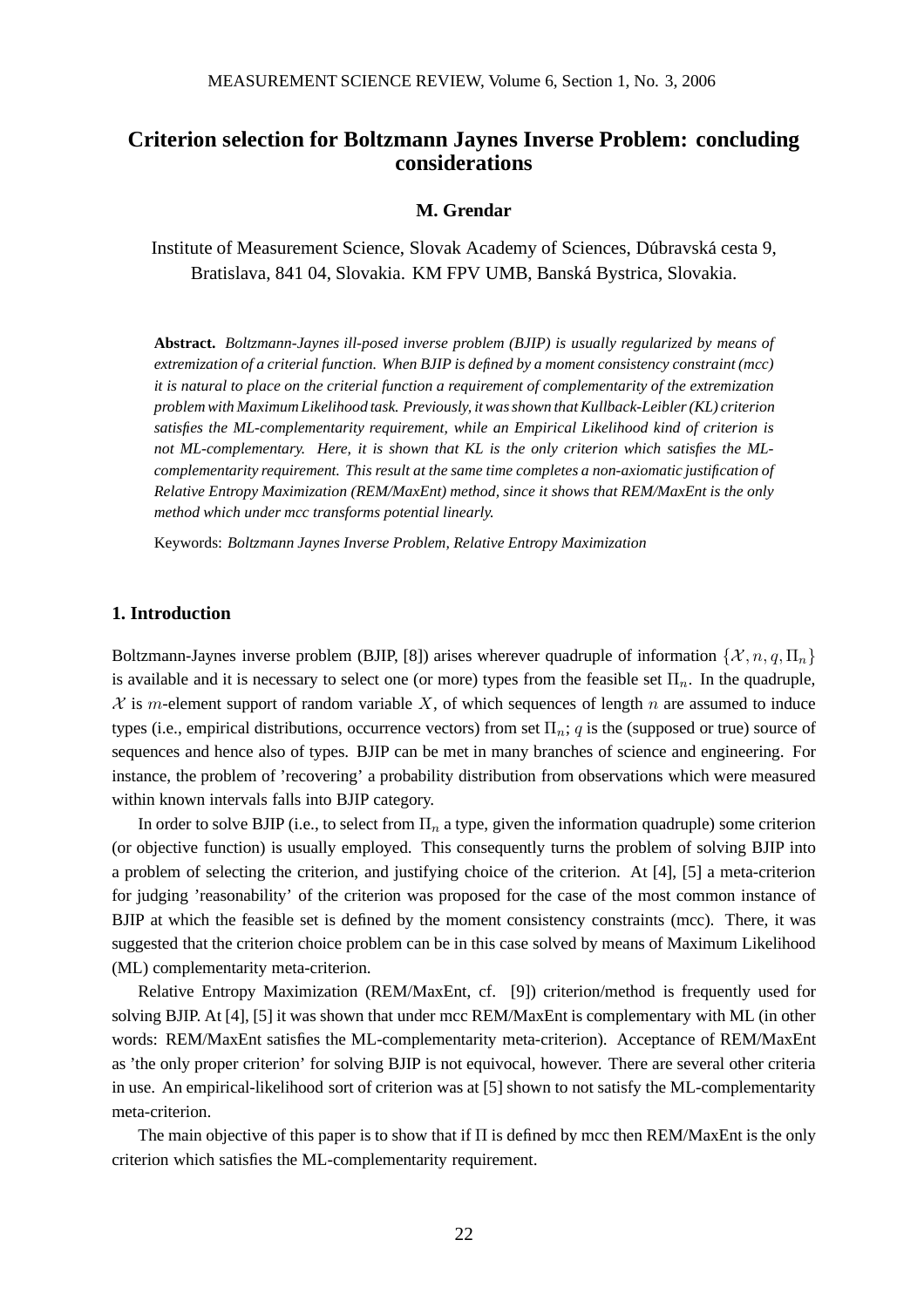#### MEASUREMENT SCIENCE REVIEW, Volume 6, Section 1, No. 3, 2006

The ML-complementarity approach to the criterion choice problem was formulated geometrically at [6] where it served also as a basis for a non-axiomatic approach to justification of REM/MaxEnt method in the case of the feasible set defined by linear moment consistency constraints. The justification arises from the fact that REM/MaxEnt transforms a potential linearly - hence, in the simplest possible way. An opened question remained, whether REM/MaxEnt is the only method with this property. This work shows that answer to the question is affirmative.

#### **2. Criterion Choice Problem: ML-complementarity approach**

First, moment consistency constraints should be recalled. Let there be a random sample of sufficiently large size n which supposedly or truly comes from q, and a given function (called potential)  $u(X)$  of the random variable X. Based on them, an average a of the potential u is  $a = \sum_{i=1}^{m} v_i^n u_i$  where  $v_i^n$  is relative occurrence of *i*-th element of X at the sample (i.e.,  $v^n$  is type induced by the random sample). Moment consistency constraint equates together expected value of  $u$  and the average  $a$ , and this way it forms a feasible set  $\Pi$  of *probability mass functions* (pmf's)  $p$ ;  $\Pi = \{p : \sum_{i=1}^{m} p_i u_i = a\}$ .

BJIP with  $\Pi$  defined by mcc (mcc-BJIP) can be solved by means of a criterion  $C(p)$ . Let C be a class of all criterial functions  $C(p)$  such that 1)  $C(p)$  is in order to solve mcc-BJIP extremized subject to mcc, and 2) First Order Conditions of the extremum lead to a family of pmf's  $p(\lambda)$  parametrized by a lagrange multiplier  $\lambda$  of the constrained extremum problem. Let the value of the parameter  $\lambda$  which satisfies mcc be  $\lambda$ .

Provided that we restrict ourselves in solving BJIP with mcc to criteria from the class  $C$ , it is natural to require that a criterial function  $C(p)$  satisfies a requirement of complementarity with a Maximum Likelihood task, cf. [4], [5], [6]. It is instructive to break up formulation of ML-complementarity meta-criterion into two parts: 1) a self-standing requirement for the ML task, 2) a requirement for mcc-BJIP:

1) ML task: Let there be a random sample of sufficiently large size  $n$  such that it induces type for which  $\sum_{i=1}^m v_i^n u_i = a$ . It is assumed that source of the sample lays in a parametric family  $p(\lambda)$ which is parametrized by single parameter  $\lambda$ . Let  $\lambda_0$  be the value of  $\lambda$  such that  $f(\lambda_0) \in \mathcal{Q}$ , where  $\mathcal{Q} = \{q : E_q u(X) = a\}.$  Let  $\tilde{\lambda}$  be the sample-based ML estimate of  $\lambda$ . It seems reasonable to put on the form of the parametric family  $f(\lambda)$  such a requirement that  $p(\tilde{\lambda})$  should have value of the theoretical u-moment  $E_{p(\tilde{\lambda})}u(X)$  equal to a; i.e.,  $p(\tilde{\lambda})$  should solve mcc. In other words,  $\tilde{\lambda} \equiv \lambda_0$ . This will be called "Requirement of internal consistency of ML task".

2) BJIP with mcc asks to select a probability mass function p from  $\Pi = \{p : \sum_{i=1}^{m} p_i u_i = a\}$ . A criterion  $C(p) \in \mathcal{C}$  for selection of pmf should be such that it will under mcc choose such a family of pmf's  $p(\lambda)$  which – when used at the ML task – satisfies the Requirement of internal consistency of ML task, for any random sample of sufficiently large size n which induces type  $\nu^n$  from  $R_n = \{ \nu^n : \sum_{i=1}^m \nu_i^n u_i = a \}.$ Note, that this in turn guarantees that  $p(\hat{\lambda}) = p(\tilde{\lambda})$ .

#### **3. REM/MaxEnt as the only ML-complementary method**

It remains to show that  $C(p) = \pm \sum_{i=1}^{m} p_i \log(p_i/\gamma_i)$  is the only criterial function from C which satisfies the ML-complementarity meta-criterion. It will be done in two steps. First, it will be shown that  $p(\lambda)$ should have the form of  $c\gamma_i e^{-\lambda u_i}$  in order to satisfy the Requirement of internal consistency of ML task. At the next step, it will be shown that extremization of  $C(p) = \pm \sum_{i=1}^{m} p_i \log(p_i/\gamma_i)$  under mcc leads to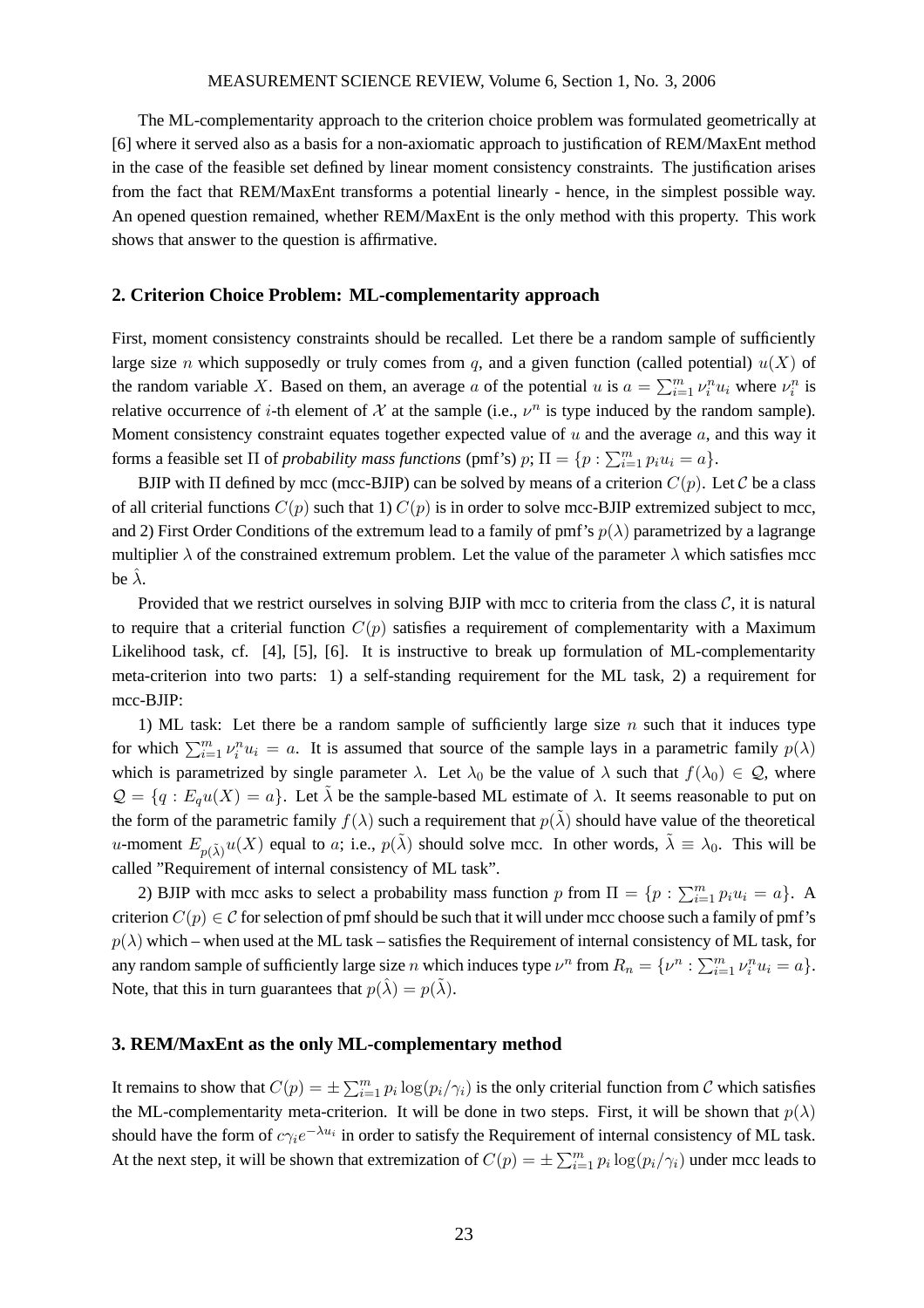the above parametric family.

Step 1: Given a random sample/type r from  $R_n$ , and supposed parametric family  $p(\lambda)$  from which the sample was drawn the ML task is to find ML estimator  $\hat{\lambda}$  of  $\lambda$  as  $\arg \max_{\lambda} \sum_{i=1}^{m} r_i \log p_i(\lambda)$ . Since  $p_i(\lambda)$  can be written as  $p_i(\lambda) = k(\lambda) f(\lambda, x_i)$ , where  $k(\lambda) = 1/\sum_{i=1}^m f(\lambda, x_i)$  and  $p'_\lambda = k'_\lambda$  $\chi'_{\lambda} f + k f'_{\lambda}$  the score equation (i.e., FOC) becomes

$$
\sum_{i=1}^{m} r_i \frac{k'_{\lambda}}{k} = -\sum_{i=1}^{m} r_i \frac{f'_{\lambda}}{f}.
$$
\n(1)

The score equation (1) should be identical with mcc:

$$
\sum_{i=1}^{m} p_i u_i = \sum_{i=1}^{m} r_i u_i.
$$
 (2)

Since k, and  $k'_2$  $\chi'$  are constants, equating LHS of (1) and (2) leads to requirement

$$
\frac{k'_{\lambda}}{k} = \sum_{i=1}^{m} p_i u_i.
$$
\n(3)

Equating RHS of (1) and (2) leads to requirement

$$
\frac{f'_{\lambda}}{f} = -u_i.
$$
\n<sup>(4)</sup>

Requirements (3) and (4) are satisfied only by the exponential family  $p_i(\lambda) = k(\lambda)\gamma_i e^{-\lambda u_i}$ , where  $\gamma_i \in \mathcal{R}$ .

Step 2: It is necessary to find out a criterial function  $C(p) \in \mathcal{C}$ , extremization of which under mcc leads to the exponential family of pmf's

$$
p_i(\lambda) = k(\lambda)\gamma_i e^{-\lambda u_i}.\tag{5}
$$

Lagrangean  $C(p) + \lambda(a - \sum p_i u_i) + \mu(1 - \sum p_i)$  is extremized wrt  $p_i$  for a  $p_i$  which satisfies

$$
C'_{p_i} = \lambda u_i + \mu. \tag{6}
$$

At the same time (5) implies that  $-\log p_i = \lambda u_i - \log k(\lambda) - \log \gamma_i$ . This, compared with (6) shows that 1)  $\log k(\lambda) = -\mu$  and 2)  $C'_{p_i} = -\log p_i + \log \gamma_i$ . (The other possibility, namely that  $\log k(\lambda) + \log \gamma_i =$  $-\mu$  and  $C'_{p_i} = -\log p_i$  would imply that  $C(p) = -p_i \log p_i$  which in turn would lead through the extremization of the lagrangean to conclusion that  $-\mu = 1 + \log k(\lambda)$ , which implies that  $\log \gamma_i = 1$  and leads to nowhere). The second requirement then implies that  $C(p) = -p_i \log(p_i/\gamma_i) + p_i + d$ .

It is straightforward to see that this  $C(p)$  should be maximized ( $-C(p)$  minimized), in order to attain the ML-complementarity. Since the feasible set is convex and the criterial function is concave (convex) the maximum (minimum) is unique.

#### **4. Notes**

1) A meta-criterion which leads to the same conclusion as the ML-complementarity meta-criterion, has already been considered in the literature. Based on an analogy with the directed orthogonality principle for linear projections in Hilbert space, Jones [10] advocated a directed orthogonality meta-criterion for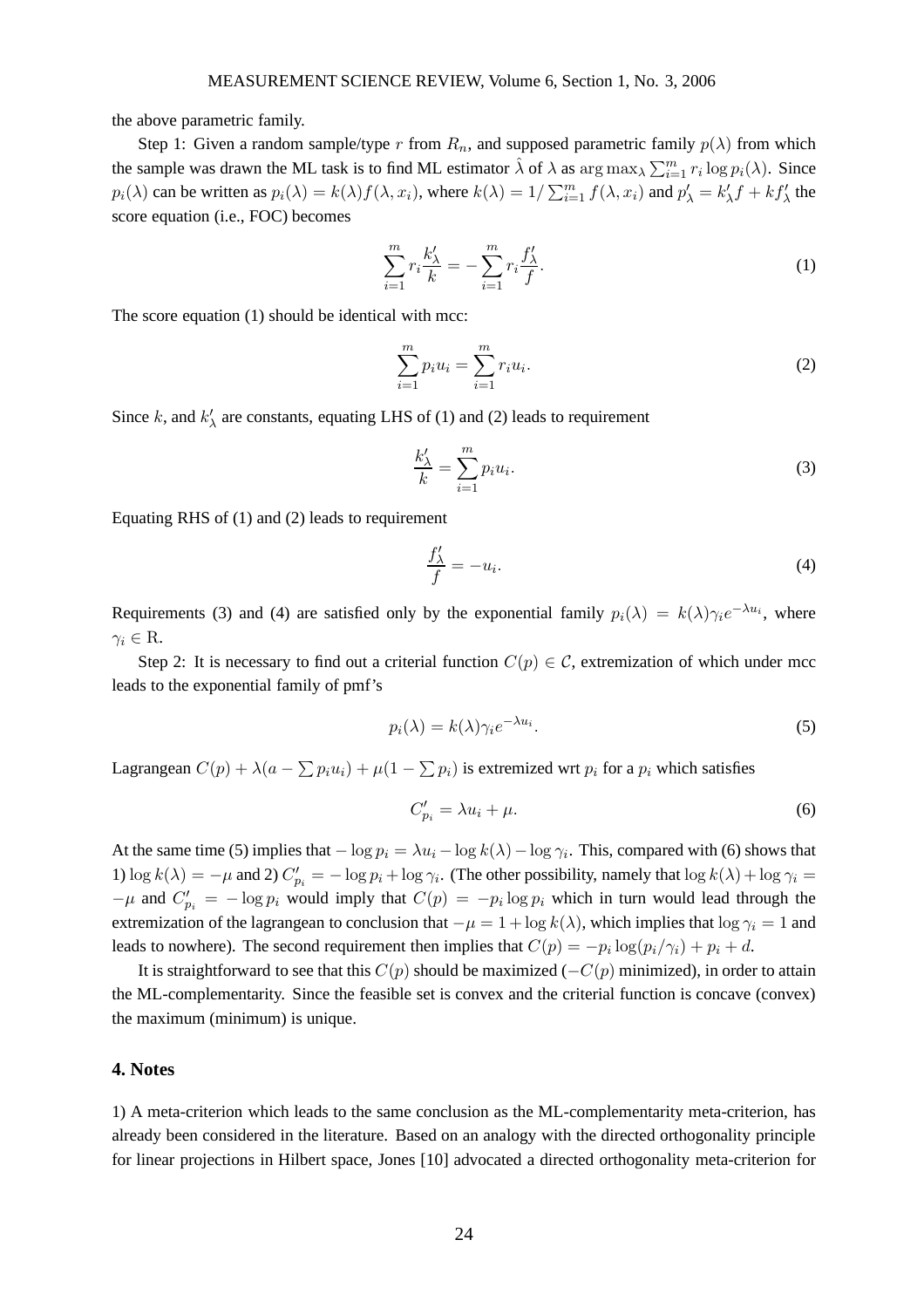criterion selection in mcc-BJIP. Earlier, Campbell [1] demonstrated that under mcc-BJIP, REM/MaxEnt and a method based on Gauss's principle are equivalent.

2) Moment consistency constraint equates theoretical and empirical moment. This is reasonable if  $n$  - the sample size - is either sufficiently large or not known. If  $n$  is known and not 'sufficiently large', then one should consider BJIP with set  $\Pi_n$  in place of  $\Pi$  (then, clearly, REM/MaxEnt does not lead to the exponential family). However, it is (strangely) more common, to consider BJIP with Π defined by mcc even when n is finite and known. Then, MaxEnt/REM under mcc remains ML-complementary, regardless of n. Objective functions of ML task with exponential family and REM/MaxEnt task under mcc, however, attain a compatible relationship only for  $n \to \infty$ , cf. [7].

3) Though nothing restricts  $\gamma$  to be a pmf it seems natural to identify  $\gamma$  with q, since  $p(\lambda)$  should be also a function of q, regardless of whether  $q$  is viewed as the true or supposed source.

Note that each of the views of q implies different interpretation of mcc-BJIP. If q is taken to be the true source of the sufficiently large random sample and the sample average of  $u(X)$  is different than  $E_qu(X)$  then it implies that a large deviation occurred. In mcc-BJIP, where the sample is not given to us, we are thus interested in guessing a structure of the deviation. On the other hand, if q is viewed as an a-priori source, then mcc-BJIP can be be viewed as a problem of 'induction'.

4) It should be stressed out, that REM/MaxEnt was shown to be the exclusive ML-complementary method,under the linear moment consistency constraints, only. The ML-complementarity meta-criterion is itself applicable for selecting among criteria from class  $C$ , only. Thus, other approach should be taken in order to justify REM/MaxEnt under a broader setting. Indeed, there exist axiomatic (cf. [2], [11]) as well as a probabilistic justifications [3] of REM/MaxEnt which are not limited to mcc instance of BJIP.

5) The mcc defines feasible set  $\Pi$  which is convex. If  $C(p) \in \mathcal{C}$  is a convex (concave) function of p then there exists to the problem of its minimization (maximization) under mcc a dual problem. It is worth noting that if the criterial function is Kullback-Leibler distance (relative entropy) then the complementary ML task is formally identical to the convex dual problem. For any other convex (concave) criterial function the respective ML task is not complementary (as it was shown here), yet its convex dual problem exists.

6) The above argument could be made also for continuous random variable  $X$ , at a price of involved technicalities. The argument directly generalizes to the case of several moment consistency constraints.

### **5. Acknowledgements**

The work was supported by the grant VEGA 1/0264/03 from the Scientific Grant Agency of the Slovak Republic.

### **References**

- [1] Campbell, L. L., "Equivalence of Gauss's principle and Minimum discrimination information estimation of probabilities,", *Ann. Math. Stat.*, 41, pp. 1011-1015, 1970.
- [2] Csiszár, I., "Why Least Squares and Maximum Entropy? An axiomatic approach to inference for linear inverse problems," *Ann. Statist.*, 19, pp. 2032-2056, 1991.
- [3] Csiszár, I., "MaxEnt, mathematics and information theory," in *Maximum Entropy and Bayesian Methods*, K. M. Hanson and R. N. Silver (eds.), pp. 35-50, Kluwer, 1996.
- [4] Grendár, M., Jr. and Grendár, M., "MiniMax Entropy and Maximum Likelihood: Complementarity of Tasks, Identity of Solutions," in *Bayesian inference and Maximum Entropy methods in Science and Engineering*, A. Mohammad-Djafari (ed.), pp. 49–61, AIP Press, Melville, NY, 2001.
- [5] Grendár, M., Jr. and Grendár, M., "ML-complementarity approach to Criterion Choice Problem," in *Measurement 2001*, I. Frollo, M. Tyšler and A. Plačková, (eds.), pp. 261-265, IMS SAS, 2001.